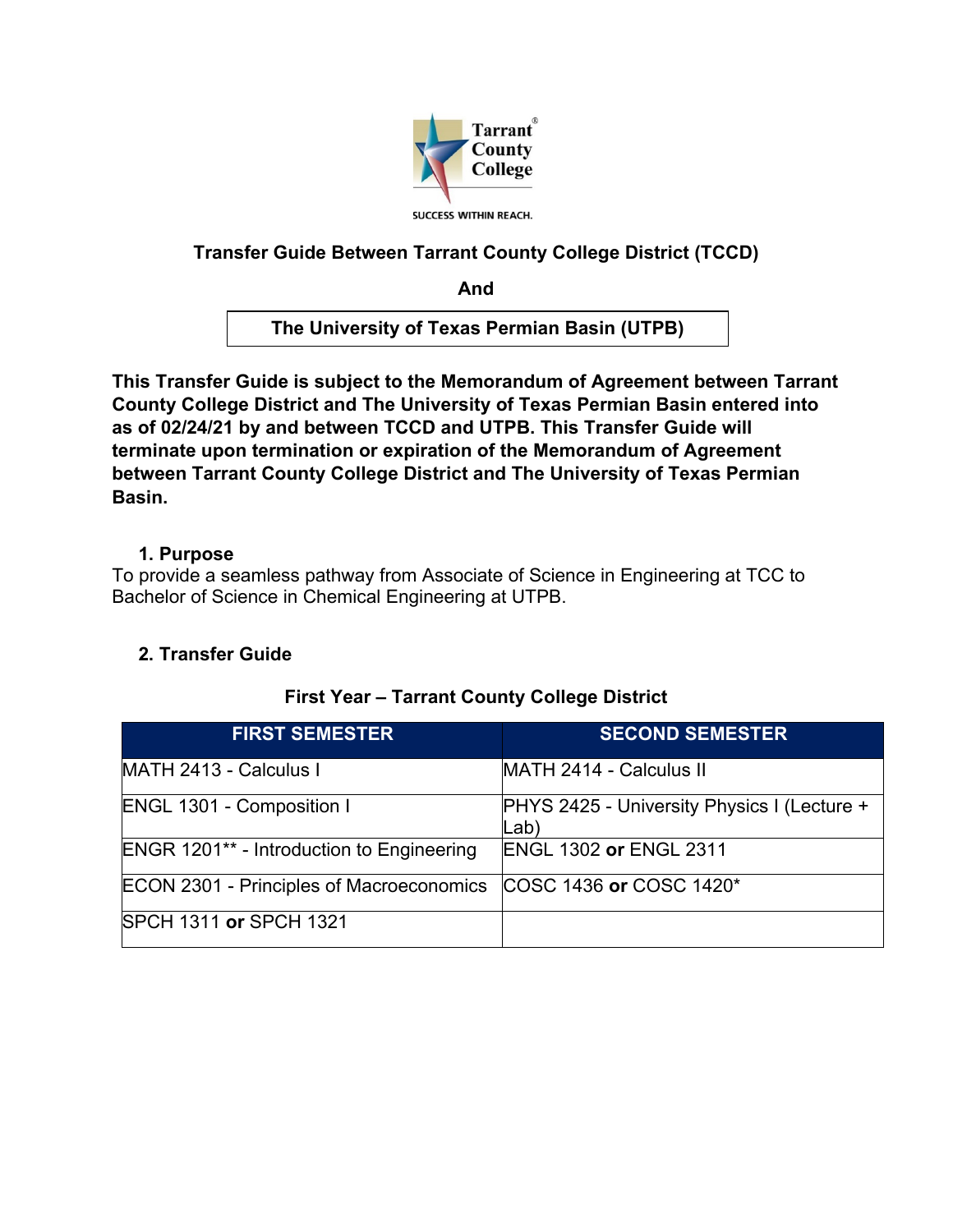# **Second Year – Tarrant County College District**

| <b>FIRST SEMESTER</b>                 | <b>SECOND SEMESTER</b>                                                                                     |
|---------------------------------------|------------------------------------------------------------------------------------------------------------|
| MATH 2415 - Calculus III              | CHEM 1411 General Chemistry I                                                                              |
| PHYS 2426 - University Physics II     | HIST 1302 - US History II                                                                                  |
| <b>GOVT 2305 - Federal Government</b> | <b>IGOVT 2306 - State and Local Politics</b>                                                               |
| HIST 1301 - US History I              | <b>ENGR 1304 or ENGR 2301 or ENGR 2302</b><br><b>ENGR 2305 or ENGR 2308 or ENGR 2332</b><br>$or$ MATH 2318 |
| MATH 2320 - Differential Equations    | CHEM 1412*** - General Chemistry II                                                                        |

# **Third Year – The University of Texas Permian Basin**

| <b>FIRST SEMESTER</b>                     | <b>SECOND SEMESTER</b>                      |
|-------------------------------------------|---------------------------------------------|
| CHEM 3311/3113 - Organic Chemistry I      | CHEM 3312/3112 - Organic Chemistry II       |
| CENG 2333 - Elementary Chemical Eng       | CENG 3211 - Chemical Engineering Lab I      |
| CENG 3320 - Chemical Engineering Analysis | <b>ENGR 3303 Intro to Materials Science</b> |
| CENG 3304 - Chemical Eng Fluid Operation  | <b>ENGR 3313 - Heat Transfer Operation</b>  |
| <b>ENGR 3375 - Thermodynamics</b>         | CENG 3354 - Chemical Eng Thermodynamics     |
| Creative Arts Option (3 hrs)              | CENG 4324 - Chemical Eng Mass Transfer      |

## **Fourth Year – The University of Texas Permian Basin**

| <b>FIRST SEMESTER</b>                     | <b>SECOND SEMESTER</b>                     |
|-------------------------------------------|--------------------------------------------|
| CENG 4372 - Chemical Engineering Kinetics | CENG 4355 - Process Safety Engineering     |
| CENG 4211 - Chemical Engr. Lab II         | CENG 4361 - Process Dynamics & Control     |
| CENG 4369 - Gas & Petroleum Processing    | <b>CENG 4XXX Technical Elective</b>        |
| <b>CENG 4XXX - Technical Elective</b>     | PENG 3326 - Petroleum Economics            |
| <b>ENGR 4195 - Professional Practice</b>  | CENG 4410 Senior Design                    |
| MATH 3301 - Into to Probability I         | Language/Culture/Philosophy Option (3 hrs) |